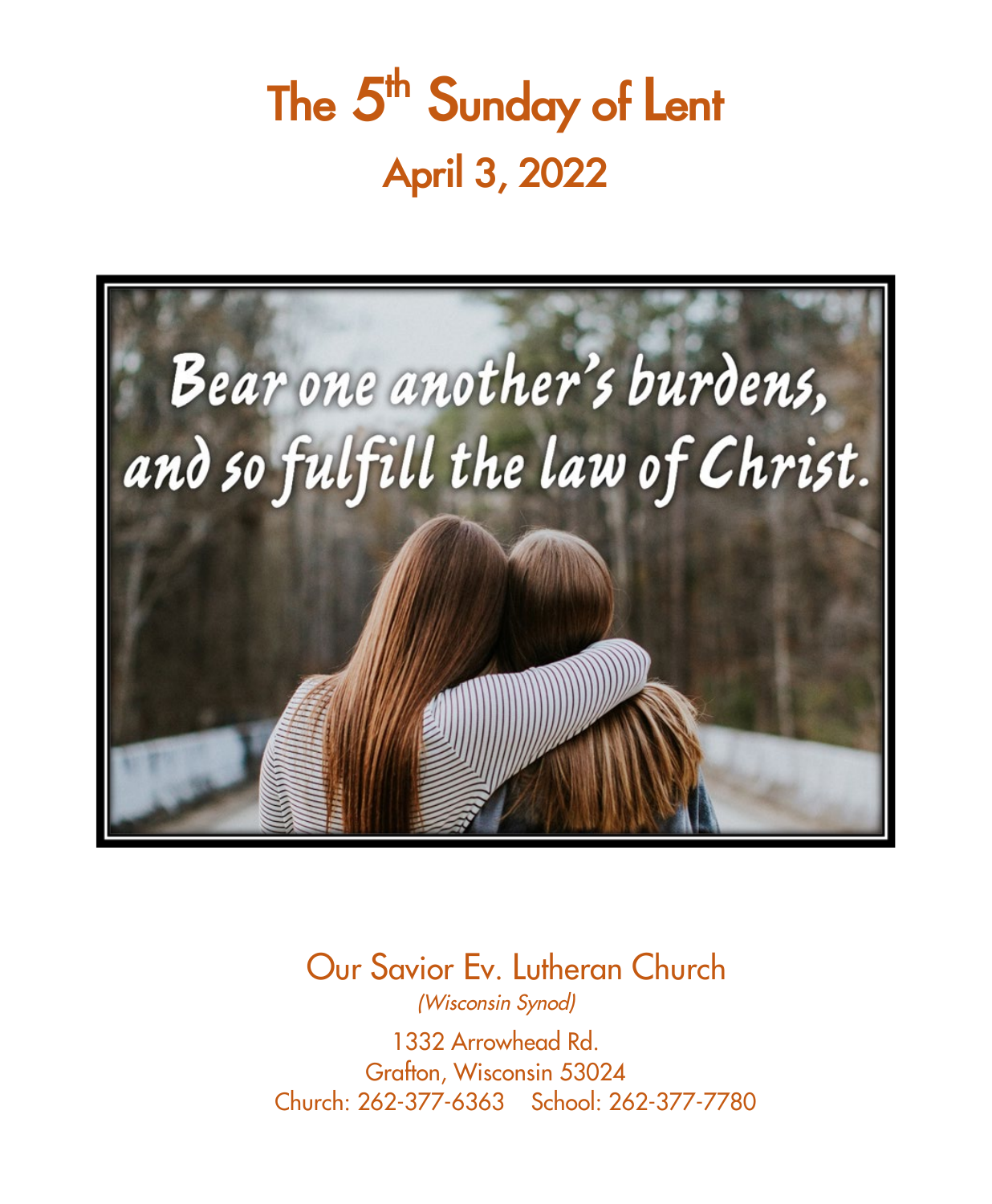**VERSICLE:** Inasmuch as I am the apostle to the Gentiles, I take pride in my ministry in the hope that I may somehow arouse my own people to envy and save some of them. For if their rejection brought reconciliation to the world, what will their acceptance be but life from the dead? (Romans 4:13-15)

**PRAYER BEFORE WORSHIP:** *Almighty God, look with favor on your humble servants and stretch out the right hand of your power to defend us against all our enemies; through Jesus Christ, your Son, our Lord, who lives and reigns with you and the Holy Spirit, one God, now and forever. Amen.*

**WORSHIP NOTES:** As those chosen by God we put his love on display in all we do and say. Lent offers a "school" in which we can swim, a safe place among greater numbers as we stick together and spur one another on with encouragements. Our Lord, through the Apostle Paul, tells us that we can and must care for one another deeply, sharing each other's burdens. In this way we fulfill the divine desire that we show that we know him "by our love."

**The Lord's Supper, which we celebrate today, is an evidence and an expression of the unity of faith shared by those who commune together. For that reason, we ask that only persons who are members of congregations in fellowship with the WELS participate in the sacrament with us. Other guests are encouraged to speak to our pastor for information about participating in the Lord's Supper at our altar.**

**GUESTS** Welcome to our visitors!

**Restrooms:** At the far side (south) of the entry.

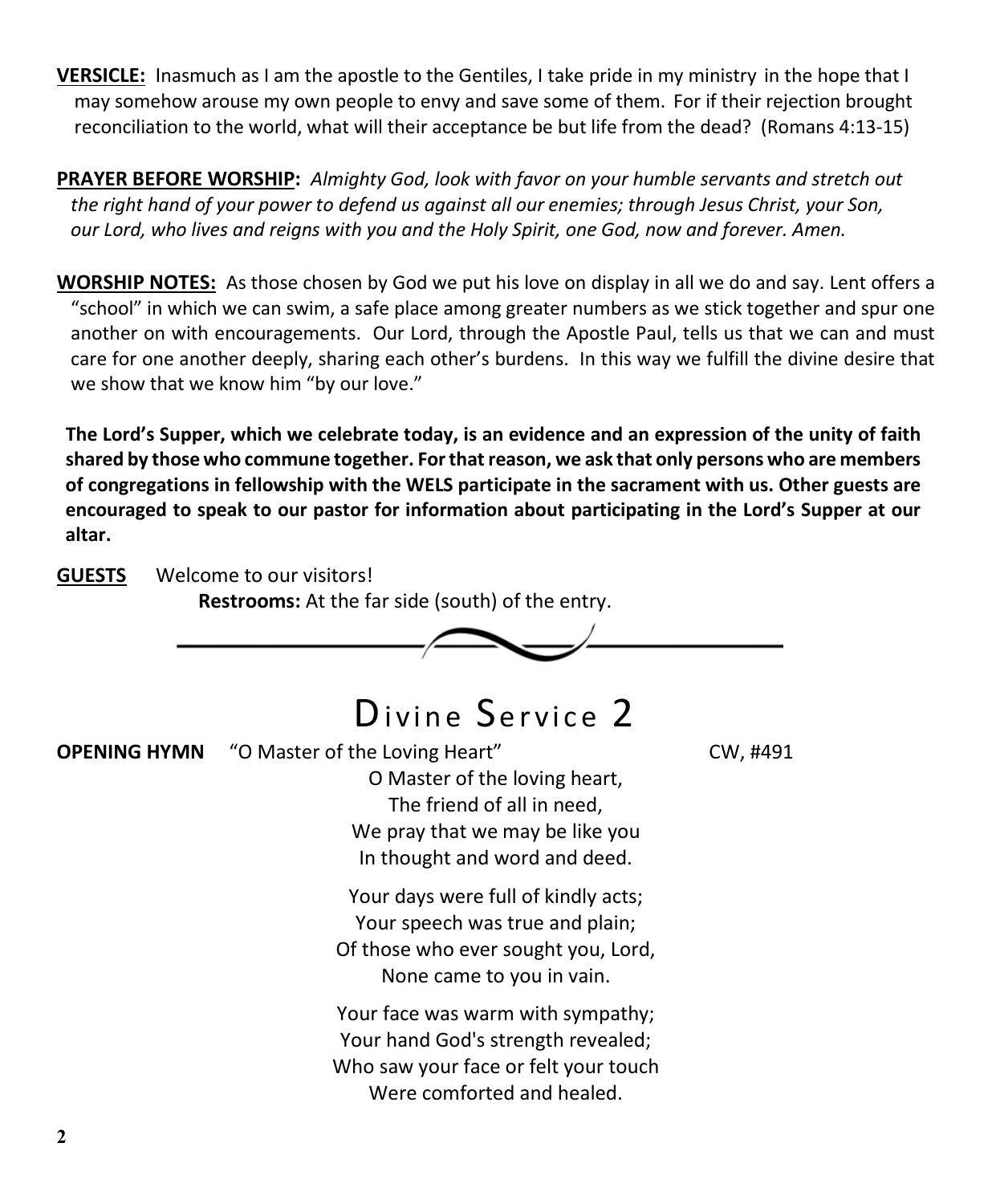Oh, grant us hearts like yours, dear Lord, So joyous, free and true, That all your children, ev'rywhere, Be drawn by us to you.

Text and Tune: public domain. \*Setting: c 1993 Elfred Bloedel. Used by permission.

#### **INVOCATION**

- **P:** In the name of the Father and of the Son and of the Holy Spirit.
- **C: Amen.**

#### **CONFESSION**

- **P:** Our help is in the name of the Lord, who made heaven and earth.
- **C: I said, I will confess my transgressions unto the Lord and you forgave the iniquity of my sin.**
- **P:** Dear friends in Christ, it is your desire to receive the true body and blood of our Lord Jesus for the strengthening of your faith in him as your savior, and for the assurance that your sins are forgiven.
- **C: O almighty God, merciful Father, I a poor, miserable sinner, confess to you all my sins and iniquities, with which I have ever offended you and justly deserved your temporal and eternal punishment. But I am heartily sorry for them and sincerely repent of them and I pray that of your boundless mercy and for the sake of the holy, innocent sufferings and death of your beloved Son, Jesus Christ you be gracious and merciful to me, a poor sinful being.**
- **P:** I now ask you before God who searches our hearts. Is this your sincere confession that you repent of your sins, believe in Jesus as your Savior, and intend by the power of the Holy Spirit to amend your sinful life, then answer, "Yes."
- **C: Yes.**
- **P:** Upon this your confession, I, by virtue of my role as a servant of the Word, announce the grace of God unto all of you and in the place and by the command of my Lord Jesus Christ, I forgive you all your sins in the name of the Father and of the Son and of the Holy Spirit.
- **C: Amen.**

### **LORD, HAVE MERCY** *Mark* 10:47

### **Kyrie**

**P**: In peace, let us pray to the Lord. For the well-being of all people everywhere, that they may receive from you all they need to sustain body and life, hear our prayer, O Lord.

### **C: Lord, have mercy.**

- **P:** For the spread of your life-giving gospel throughout the world, that all who are lost in sin may be brought to faith in you, hear our prayer, O Christ.
- **C: Christ, have mercy.**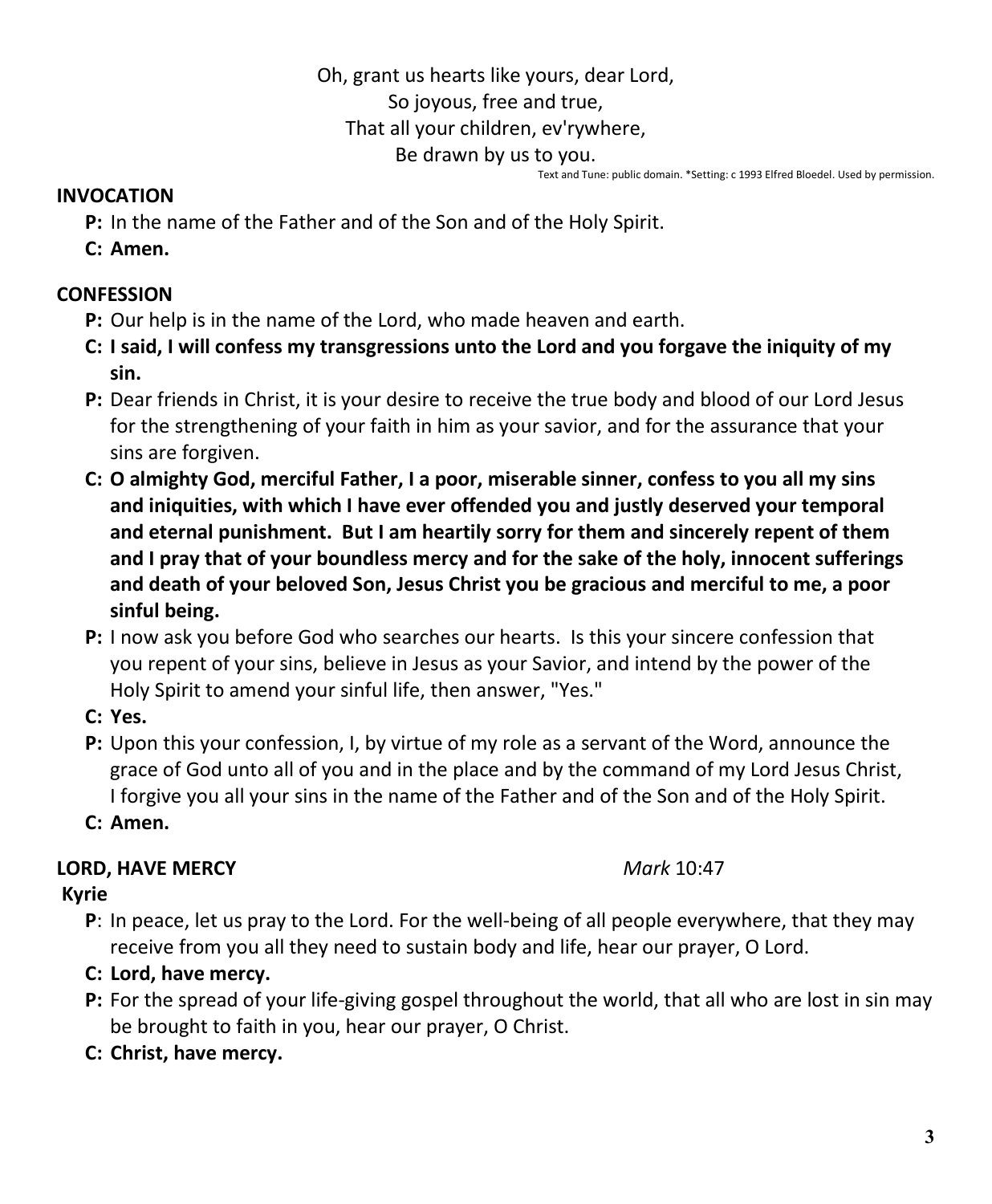**P:** For patience and perseverance in this life, that we may not lose the hope of eternal life as we await your return, hear our prayer, O Lord.

### **C: Lord, have mercy.**

**P:** Lord of Life, live in us that we may live for you.

**C: Amen.**

#### **GLORY BE TO GOD** *Luke 2:14*

*GLORIA IN EXCELSIS (SUNG TO THE TUNE OF THE DEATH OF JESUS CHRIST, OUR LORD, CW #135)*

**All glory be to God on high! Your name, O Lord, we glorify; We praise you for your peace and grace, Your favor toward our fallen race.**

**O Lamb of God, to you we pray, You take all human sin away; Have mercy, Lord; receive our prayer; From God's right hand, your mercy share.**

## **THE WORD**

#### **SALUTATION**

- **P:** The Lord be with you.
- **C: And also with you.**

#### **PRAYER OF THE DAY**

**P:** Let us pray.

O Lord, you display your grace in those you've called, and in particular, in the life of the Apostle Paul. As you turned him around and then sent him as your ambassador to the Gentiles, so also lead us.

**C: Grant us your grace, that we, who this day recall his conversion, may by your love for your enemies be led even closer to you, through Jesus Christ, your Son, our Lord, who lives and reigns with you and the Holy Spirit, one God, now and forever. Amen.**

### **THE WORD - OLD TESTAMENT** Isaiah 43:16-21

This is what the LORD says he who made a way through the sea, a path through the mighty waters, who drew out the chariots and horses, the army and reinforcements together, and they lay there, never to rise again, extinguished, snuffed out like a wick: "Forget the former things; do not dwell on the past. See, I am doing a new thing! Now it springs up; do you not perceive it? I am making a way in the desert and streams in the wasteland. The wild animals honor me, the jackals and the owls, because I provide water in the desert and streams in the wasteland, to give drink to my people, my chosen, the people I formed for myself that they may proclaim my praise.

**RESPONSE** *(sung to the tune of THE DEATH OF JESUS CHRIST, Our Lord, CW #135)* **Our grateful thanks to you we bring, For your great glory, heav'nly King, For all, O Father, you have done Through Jesus Christ, your only Son.**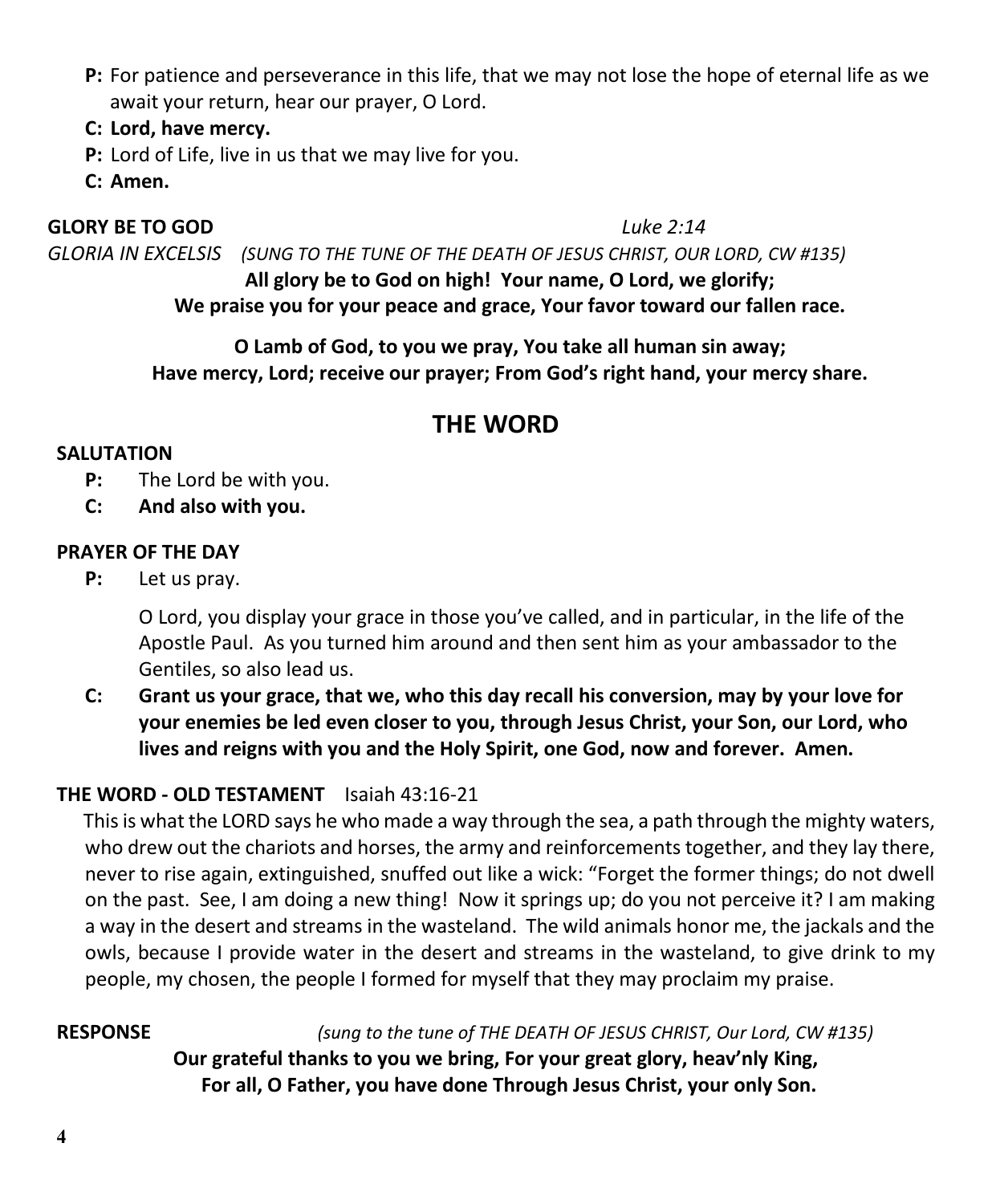#### **THE WORD - SECOND LESSON ROMANS 11:11-21**

Again I ask: Did they stumble so as to fall beyond recovery? Not at all! Rather, because of their transgression, salvation has come to the Gentiles to make Israel envious. But if their transgression means riches for the world, and their loss means riches for the Gentiles, how much greater riches will their fullness bring! I am talking to you Gentiles. Inasmuch as I am the apostle to the Gentiles, I make much of my ministry in the hope that I may somehow arouse my own people to envy and save some of them. For if their rejection is the reconciliation of the world, what will their acceptance be but life from the dead? If the part of the dough offered as firstfruits is holy, then the whole batch is holy; if the root is holy, so are the branches. If some of the branches have been broken off, and you, though a wild olive shoot, have been grafted in among the others and now share in the nourishing sap from the olive root, do not boast over those branches. If you do, consider this: You do not support the root, but the root supports you. You will say then, "Branches were broken off so that I could be grafted in." Granted. But they were broken off because of unbelief, and you stand by faith. Do not be arrogant, but be afraid. For if God did not spare the natural branches, he will not spare you either.

#### **VERSE OF THE DAY**

- **P:** Let us consider how we may spur one another on toward love and good deeds, not giving up meeting together, as some are in the habit of doing,
- **C: but encouraging one another—and all the more as you see the Day approaching. (Hebrews 10:24-25)**

### **THE WORD - GOSPEL LUKE 20:9-19**

- **P:** The Gospel according to **LUKE 20:9-19.**
- **C: Glory be to you, O Lord.**

He went on to tell the people this parable: "A man planted a vineyard, rented it to some farmers and went away for a long time. At harvest time he sent a servant to the tenants so they would give him some of the fruit of the vineyard. But the tenants beat him and sent him away emptyhanded. He sent another servant, but that one also they beat and treated shamefully and sent away empty-handed. He sent still a third, and they wounded him and threw him out. "Then the owner of the vineyard said, 'What shall I do? I will send my son, whom I love; perhaps they will respect him.' "But when the tenants saw him, they talked the matter over. 'This is the heir,' they said. 'Let's kill him, and the inheritance will be ours.' So they threw him out of the vineyard and killed him. "What then will the owner of the vineyard do to them? He will come and kill those tenants and give the vineyard to others." When the people heard this, they said, "May this never be!" Jesus looked directly at them and asked, "Then what is the meaning of that which is written: "'The stone the builders rejected has become the capstone"? Everyone who falls on that stone will be broken to pieces, but he on whom it falls will be crushed." The teachers of the law and the chief priests looked for a way to arrest him immediately, because they knew he had spoken this parable against them. But they were afraid of the people.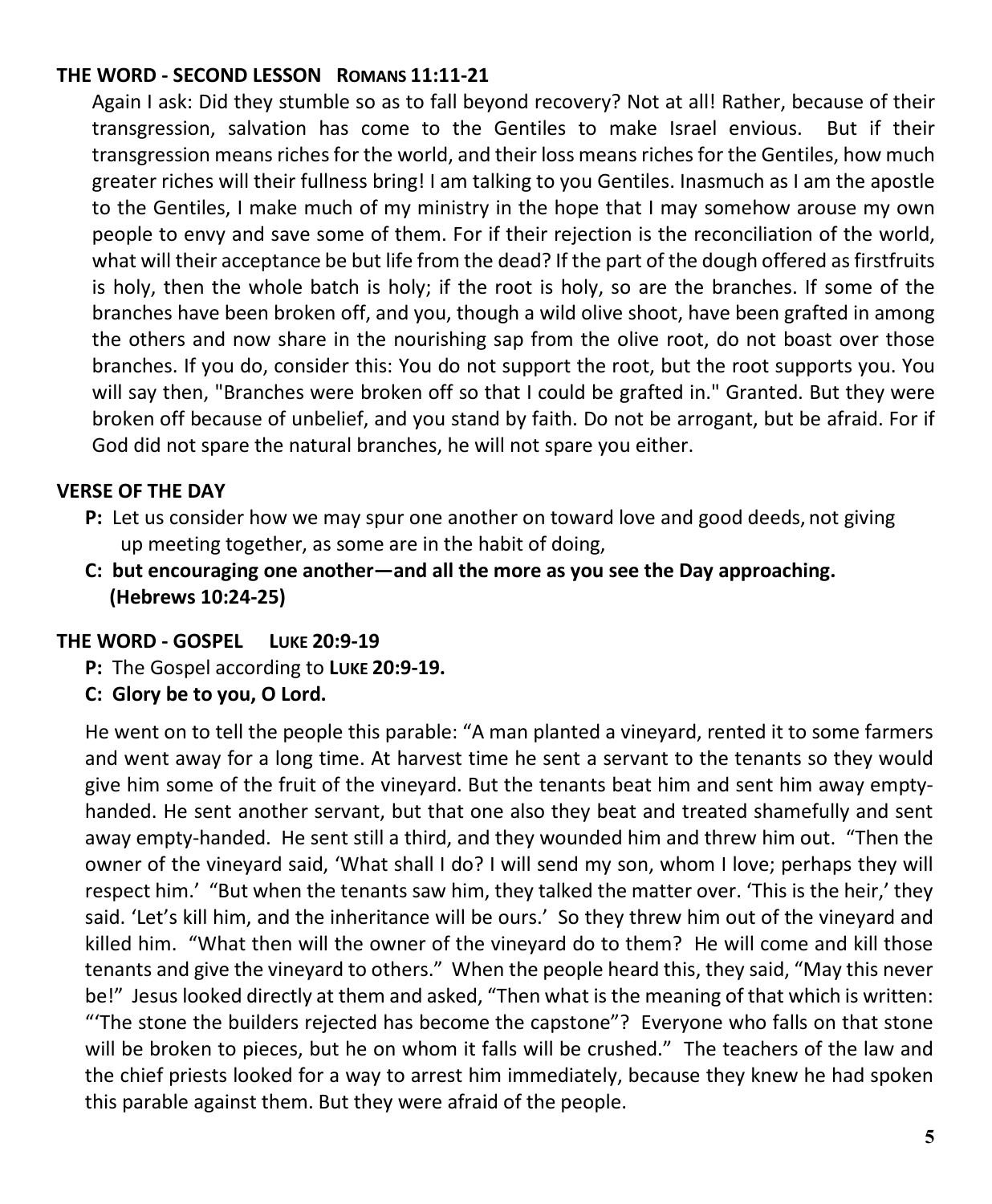*After the Gospel:*

**P:** This is the Gospel of the Lord.

**C: Praise be to you, O Christ.**

**HYMN OF THE DAY**"Lord, You I Love with All My Heart" CW, # 434:1-2 Lord, you I love with all my heart; I pray you ne'er from me depart; With tender mercies cheer me. Earth has no pleasure I would share; Heaven itself were void and bare If you, Lord, were not near me.

> And should my heart for sorrow break, My trust in you no one could shake. You are the treasure I have sought; Your precious blood my soul has bought. Lord Jesus Christ, My God and Lord, my God and Lord, Forsake me not! I trust your Word.

> > Text, Tune, Setting: public domain.

**SERMON****ROMANS 11:11-21 "WE ARE GOD'S FAMILY – THE CHOSEN ONES"**

#### **NICENE CREED**

**We believe in one God, the Father, the Almighty, maker of heaven and earth, of all that is, seen and unseen.**

**We believe in one Lord, Jesus Christ, the only Son of God,**

**eternally begotten of the Father,**

**God from God, Light from Light, true God from true God,**

**begotten, not made, of one being with the Father.**

**Through him all things were made.**

**For us and for our salvation, he came down from heaven,**

**was incarnate of the Holy Spirit and the virgin Mary, and became fully human.**

**For our sake he was crucified under Pontius Pilate.**

**He suffered death and was buried.**

**On the third day he rose again in accordance with the Scriptures.**

**He ascended into heaven and is seated at the right hand of the Father.**

**He will come again in glory to judge the living and the dead,**

**and his kingdom will have no end.**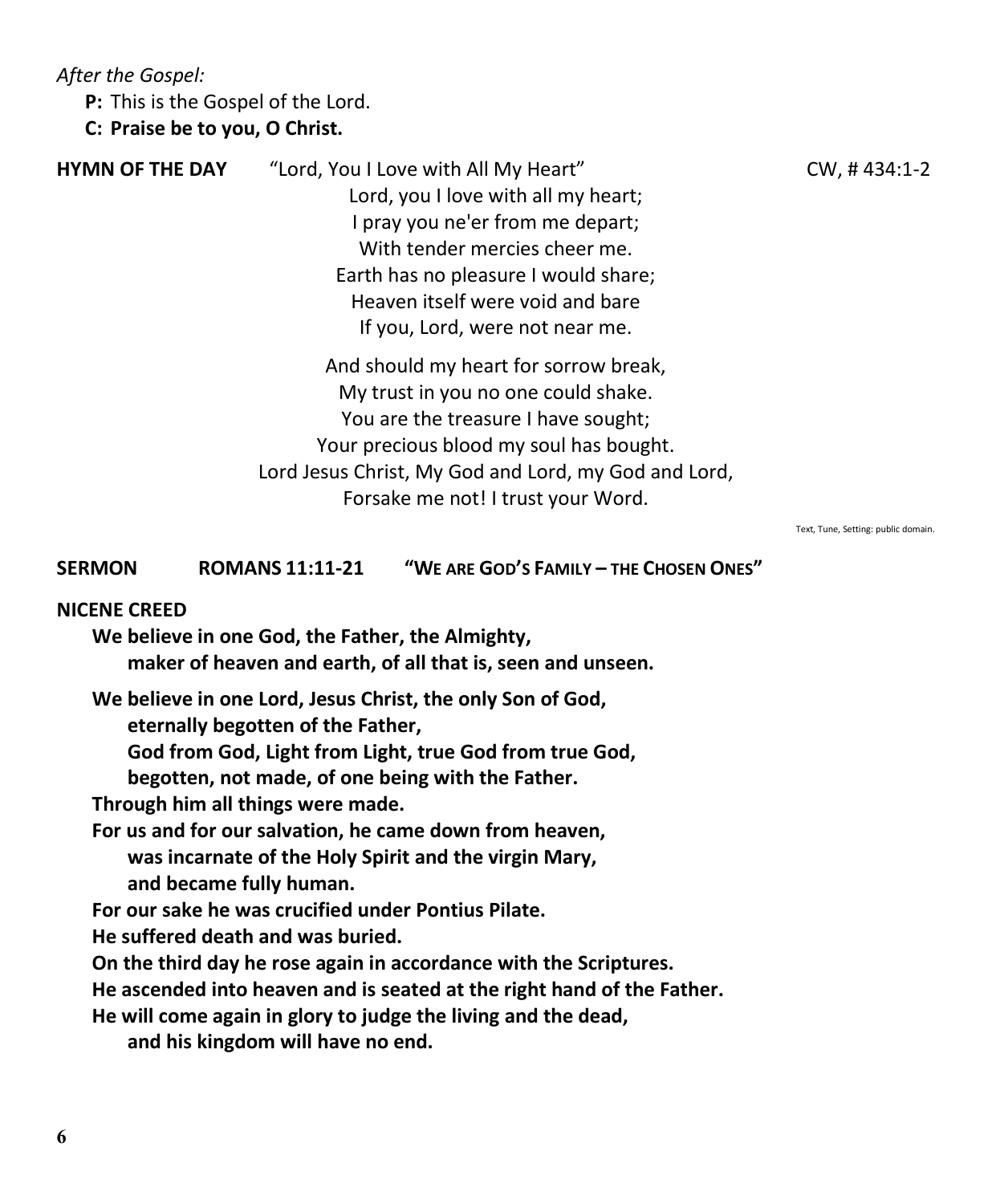**We believe in the Holy Spirit,**

**the Lord, the giver of life, who proceeds from the Father and the Son, who in unity with the Father and the Son is worshiped and glorified, who has spoken through the prophets. We believe in one holy Christian and apostolic Church. We acknowledge one baptism for the forgiveness of sins.** 

**We look for the resurrection of the dead** 

**and the life of the world to come. Amen.**

### **OFFERING & PRAYER OF THE CHURCH**

*To honor God and to remind each other that our offerings are part of our regular gathering and worship, we bring the offering plates forward to the altar at this time.*

# **THE SACRAMENT**

### **PREFACE**

- **P:** The Lord be with you.
- **C: And also with you.**
- **P:** Lift up your hearts.
- **C: We lift them up to the Lord.**
- **P:** Let us give thanks to the Lord, our God.
- **C: It is good and right so to do.**
- **P:** It is truly good and right that we should at all times and in all places give you thanks, O Lord, holy Father, almighty and everlasting God, through Jesus Christ, our Lord, who willingly died under the curse of this world's sin so that we may live forever in the light of God's blessing. Therefore with all the saints on earth and hosts of heaven, we praise your holy name and join their glorious song:

### **HOLY, HOLY, HOLY** *ISAIAH 6:3, MATTHEW 21:9*

*Sanctus (sung to the tune of O Sacred Head, Now Wounded CW #105)*

- **1. O holy, holy, holy Lord God, to you we pray, The heavens show your glory, The earth your works display. Hosanna! Come and save us, Lord God of hosts on high, And in your grace and mercy Receive our fervent cry.**
- **2. Hosanna in the highest! How truly blest is he Who in God's name is coming To set his people free! He comes to bring salvation And with his blood outpoured Deliver us from bondage— Hosanna, mighty Lord!**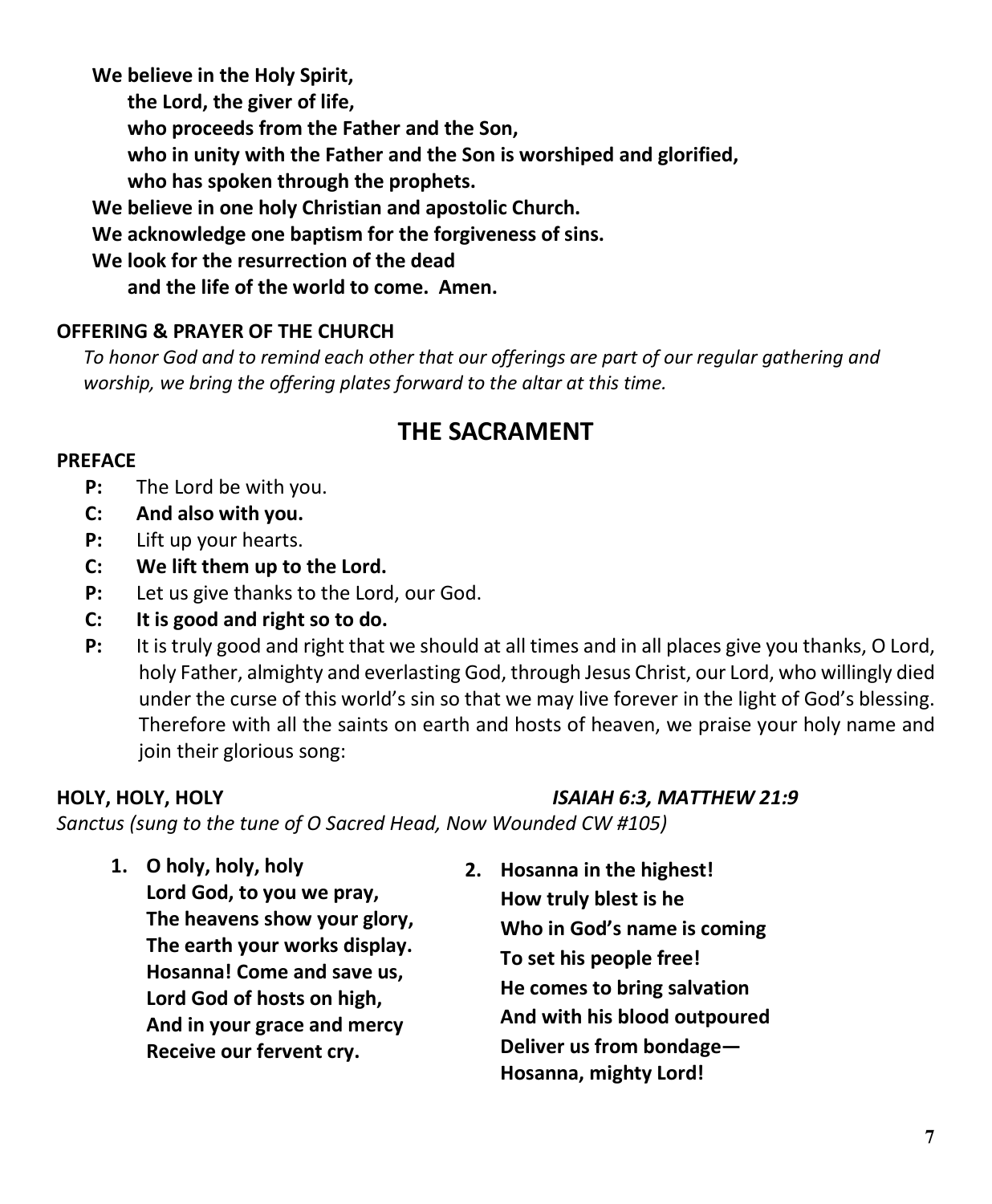#### **PRAYER OF THANKSGIVING**

**P:** Blessed are you, O Lord of heaven and earth. We praise and thank you for sending your Son, Jesus Christ, and we remember the great acts of love through which he has ransomed us from sin, death, and the devil's power.

> By his incarnation, he became one with us. By his perfect life, he fulfilled your holy will. By his innocent death, he overcame hell. By his rising from the grave, he opened heaven.

Invited by your grace and instructed by your Word, we approach your table with repentant and joyful hearts. Strengthen us through Christ's body and blood, and preserve us in the true faith until we feast with him and all his ransomed people in glory everlasting.

**C: Amen.** 

**Our Father in heaven, hallowed be your name, your kingdom come, your will be done on earth as in heaven. Give us today our daily bread. Forgive us our sins, as we forgive those who sin against us. Lead us not into temptation, but deliver us from evil. For the kingdom, the power, and the glory are yours now and forever. Amen.**

#### **LORD'S PRAYER** *MATTHEW 6:9-13*

*or* **Our Father, who art in heaven, hallowed be thy name, Thy kingdom come, Thy will be done on earth as it is in heaven. Give us this day our daily bread; and forgive us our trespasses, as we forgive those who trespass against us; and lead us not into temptation, but deliver us from evil. For thine is the kingdom, and the power and the glory forever and ever. Amen.**

**WORDS OF INSTITUTION** *MATTHEW 26:26-28; 1 CORINTHIANS 11:24-25*

**P:** Our Lord Jesus Christ, on the night he was betrayed, took bread; and when he had given thanks, he broke it and gave it to his disciples, saying, "Take and eat; this is my **+** body, which is given for you. Do this in remembrance of me."

Then he took the cup, gave thanks, and gave it to them, saying, "Drink from it, all of you; this is my **+** blood of the new covenant, which is poured out for you for the forgiveness of sins. Do this, whenever you drink it, in remembrance of me."

- The peace of the Lord be with you always.
- **C: Amen.**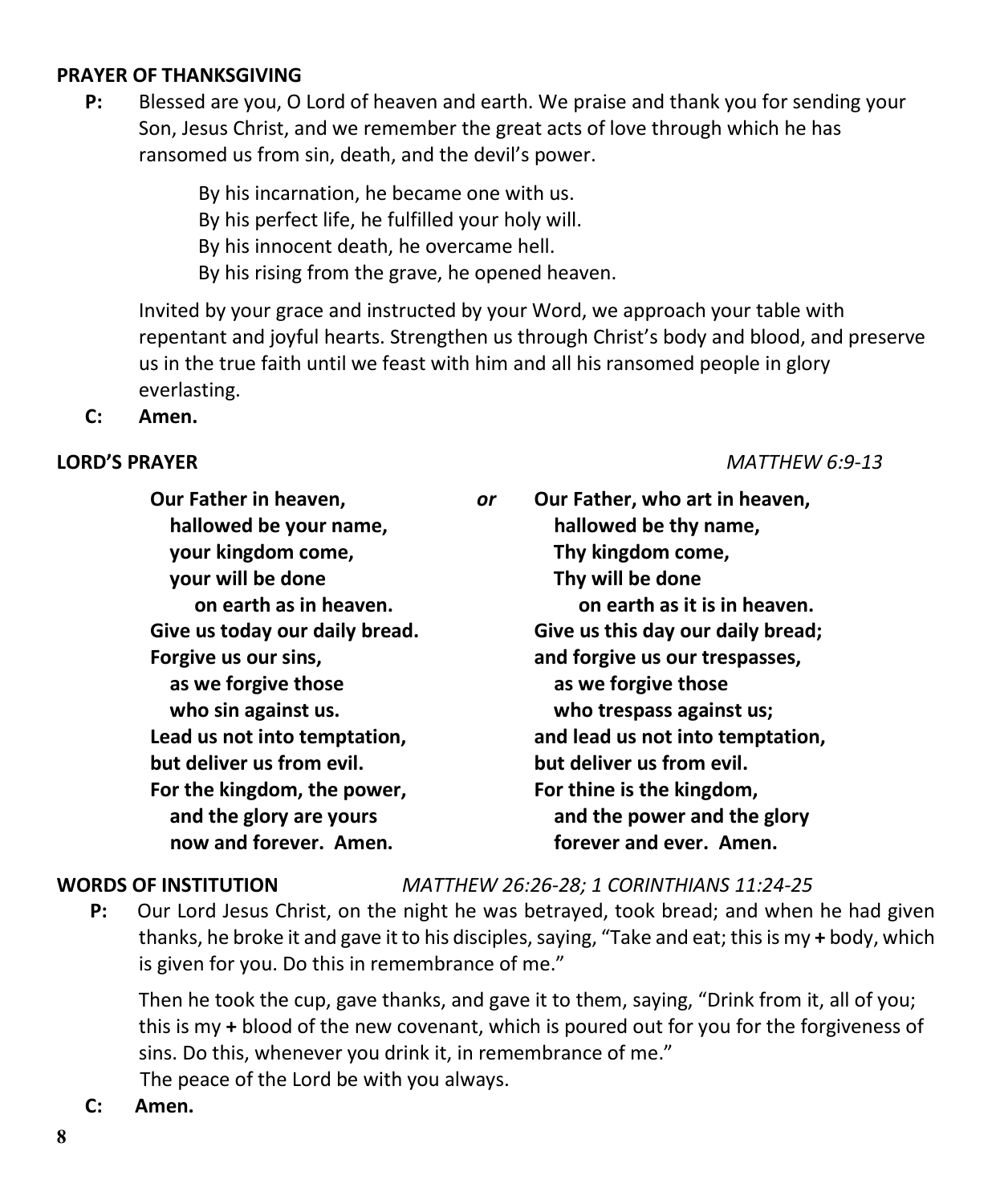

#### **DISTRIBUTION**

*Our Savior Lutheran practices member communion. We ask that only WELS or ELS members partake of the sacrament.* 

**DISTRIBUTION HYMN** "Christ, the Life of All the Living" CW, #114

Christ, the Life of all the living, Christ, the Death of death, our foe, Who, thyself for me once giving To the darkest depths of woe -- Through thy suff'rings, death, and merit I eternal life inherit. Thousand, thousand thanks shall be, Dearest Jesus, unto thee.

Thou, ah, thou hast taken on thee Bonds and stripes, a cruel rod; Pain and scorn were heaped upon thee, O thou sinless Son of God! Thus didst thou my soul deliver From the bonds of sin forever. Thousand, thousand thanks shall be, Dearest Jesus, unto thee.

Thou hast borne the smiting only That my wounds might all be whole; Thou hast suffered, sad and lonely, Rest to give my weary soul; Yea, the curse of God enduring, Blessing unto me securing. Thousand, thousand thanks shall be, Dearest Jesus, unto thee.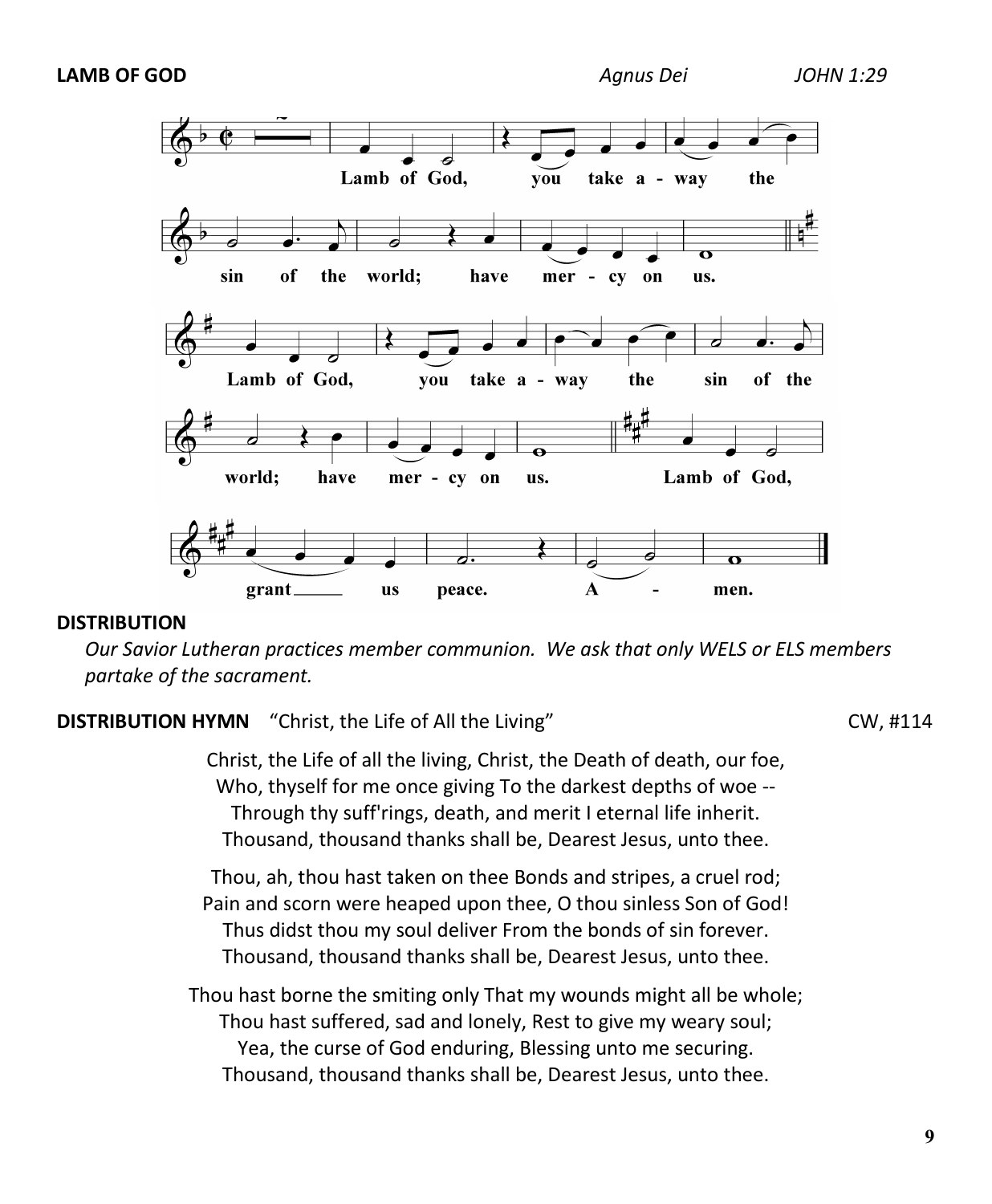Heartless scoffers did surround thee, Treating thee with cruel scorn, And with piercing thorns they crowned thee. All disgrace thou, Lord, hast borne That as thine thou mightest own me And with heav'nly glory crown me. Thousand, thousand thanks shall be, Dearest Jesus, unto thee.

Thou hast suffered men to bruise thee That from pain I might be free; Falsely did thy foes accuse thee -- Thence I gain security. Comfortless thy soul did languish Me to comfort in my anguish. Thousand, thousand thanks shall be, Dearest Jesus, unto thee.

Thou has suffered great affliction And hast borne it patiently, Even death by crucifixion, Fully to atone for me.

Thou didst choose to be tormented That my doom should be prevented. Thousand, thousand thanks shall be, Dearest Jesus, unto thee.

Then, for all that wrought my pardon, For thy sorrows deep and sore, For thine anguish in the garden, I will thank thee evermore, Thank thee for thy groaning, sighing, For thy bleeding and thy dying, For that last triumphant cry And shall praise thee, Lord, on high.

Text, Tune, Setting: public domain.

#### **SONG OF SIMEON** *LUKE 2:29-32*

*Nunc Dimittis (sung to the tune of O Savior, Precious Savior, CW #368)*

- **1. O Lord, now let your servant Depart in peace, assured: For I have seen your promised Incarnate, saving Word— A Light that will enlighten All gloom where Gentiles dwell; The brilliant, crowning glory Of those in Israel!**
- **P:** We give you thanks, O Lord, for the foretaste of the heavenly banquet that you have given us to eat and to drink in this sacrament. Through this gift you have fed our faith, nourished our hope, and strengthened our love. By your Spirit help us to live as your holy people until that day when you will receive us as your guests at the wedding supper of the Lamb, who lives and reigns with you and the Holy Spirit, one God, now and forever.
- **C: Amen.**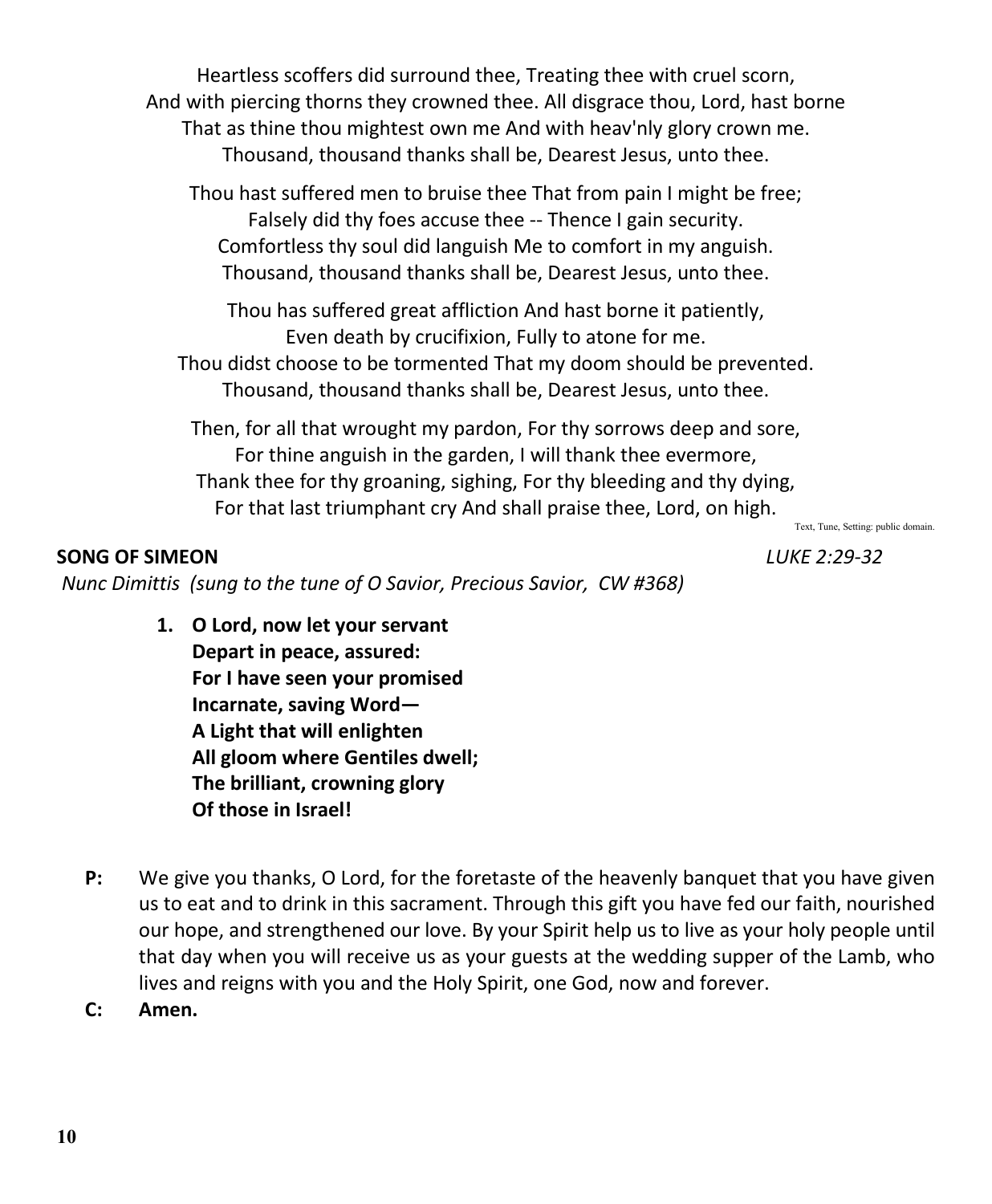**BLESSING** *NUMBERS 6:24-26*

- **P:** The Lord bless you and keep you. The Lord make his face shine on you and be gracious to you. The Lord look on you with favor and + give you peace.
- **C: Amen.**

**HYMN** "Your Works Not Mine, O Christ" *CW,* # 401:5 Your righteousness, O Christ, Alone can cover me; No other righteousness Can set a sinner free. To whom but you, Who can alone For sin atone, Lord, shall I flee?

Text, Tune, Setting: public domain.

#### **SILENT PRAYERS & ANNOUNCEMENTS**

Acknowledgements:

- Divine Service 2 music is © 2002 Kermit Moldenhauer.
- All Copyrighted materials reprinted under OneLicense.net # A-714932.